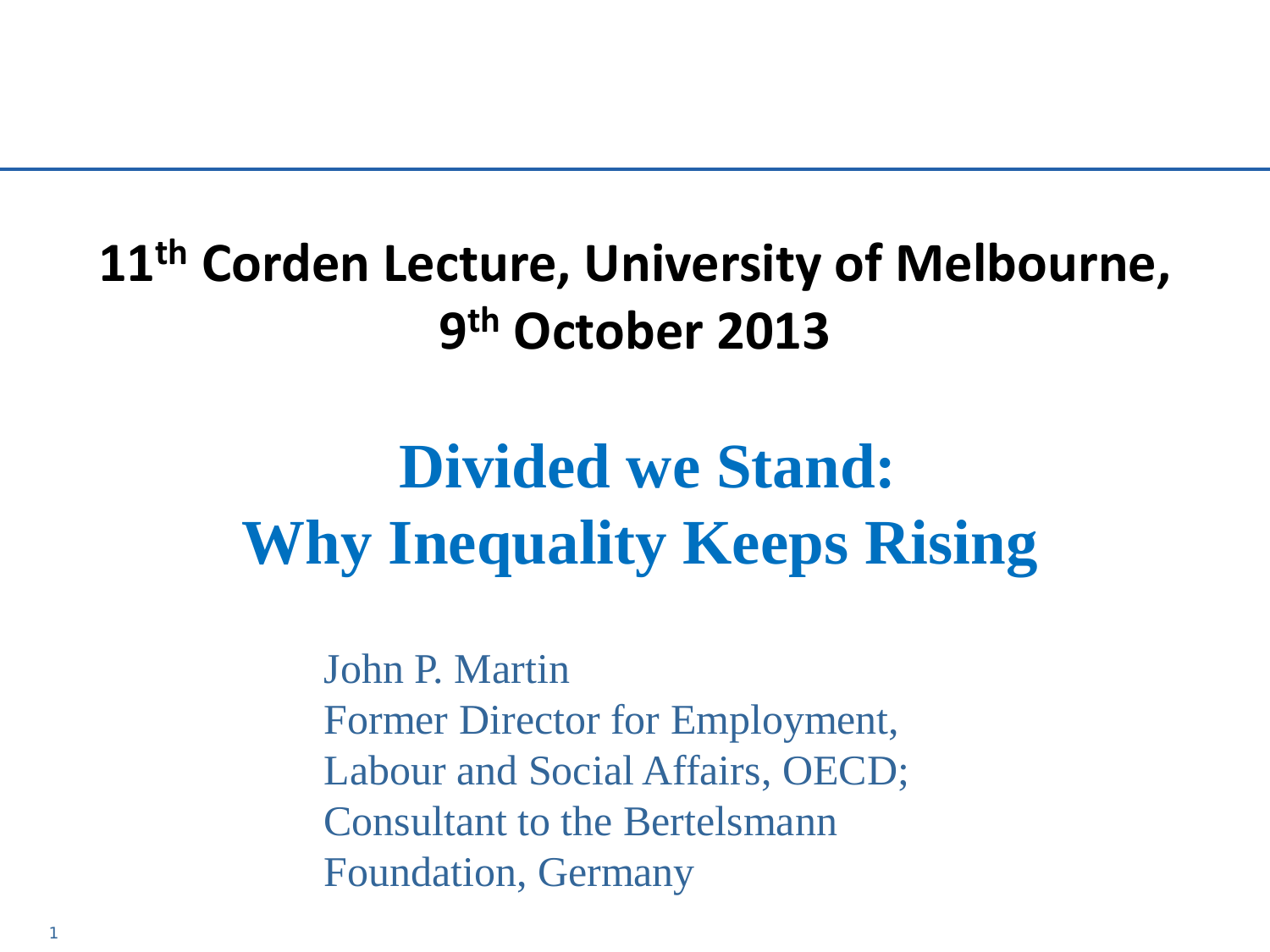# **Why are we concerned about inequality?**



**Divided We Stand WHY INEQUALITY KEEPS RISING** 

- $\triangleright$  " Inequality is a social sin that cries out to Heaven" (Pope Francis);
- "*Addressing the question of "fairness" is a condition-sinequa-non for the necessary restoring of confidence today*" (OECD SG Angel Gurría)
	- *"What drags down our entire economy is when there is an ultra-wide chasm between the ultra-wealthy and everyone else"* (President Obama)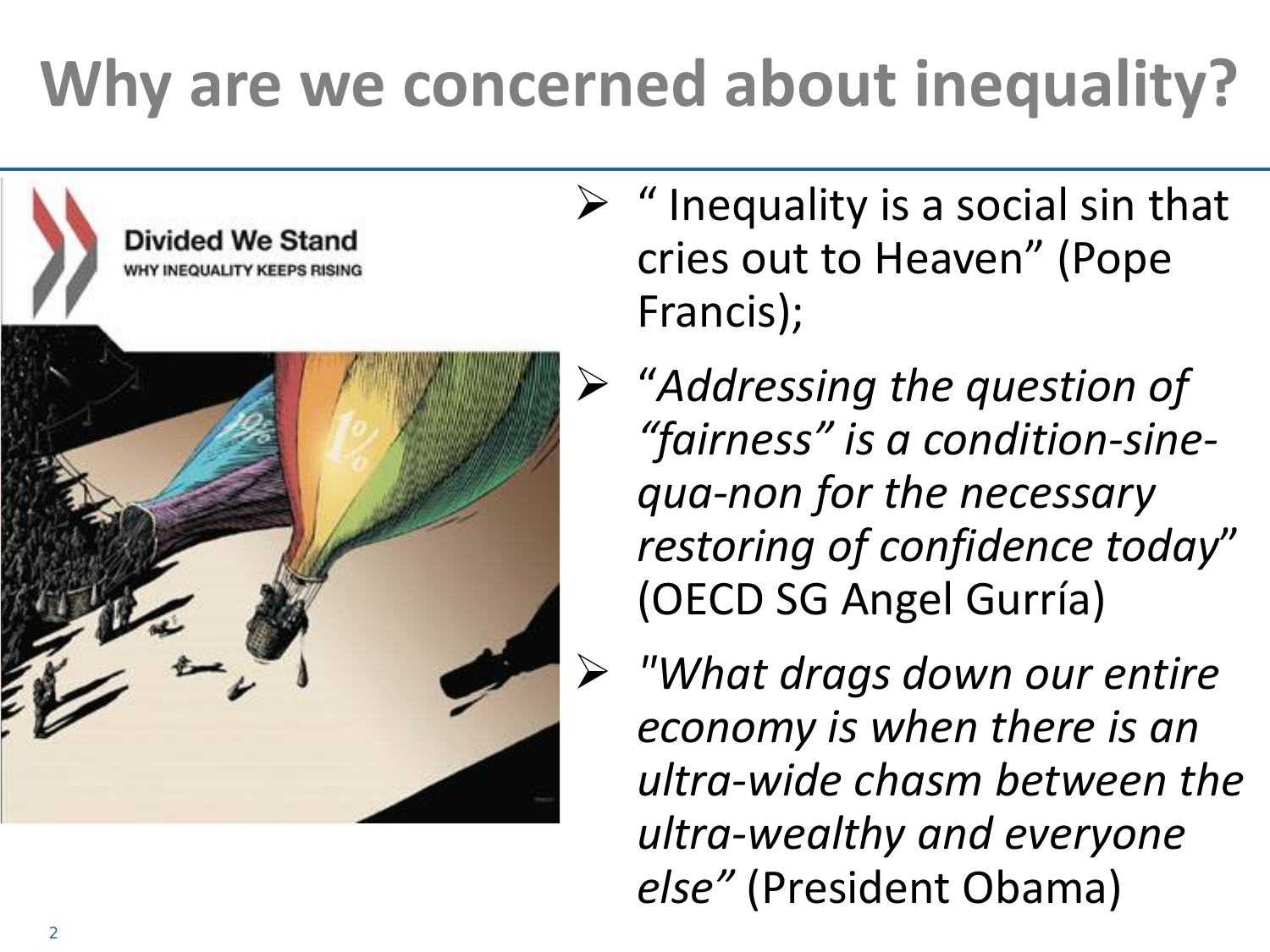# **Outline of my presentation**

1. What are the levels and trends in income inequality across OECD countries up to the Great Recession?

- 2. What are the major drivers behind increases in inequality?
- 3. What has happened to income inequality in the Great Recession
- 4. Which policies are most promising to counter rising inequality?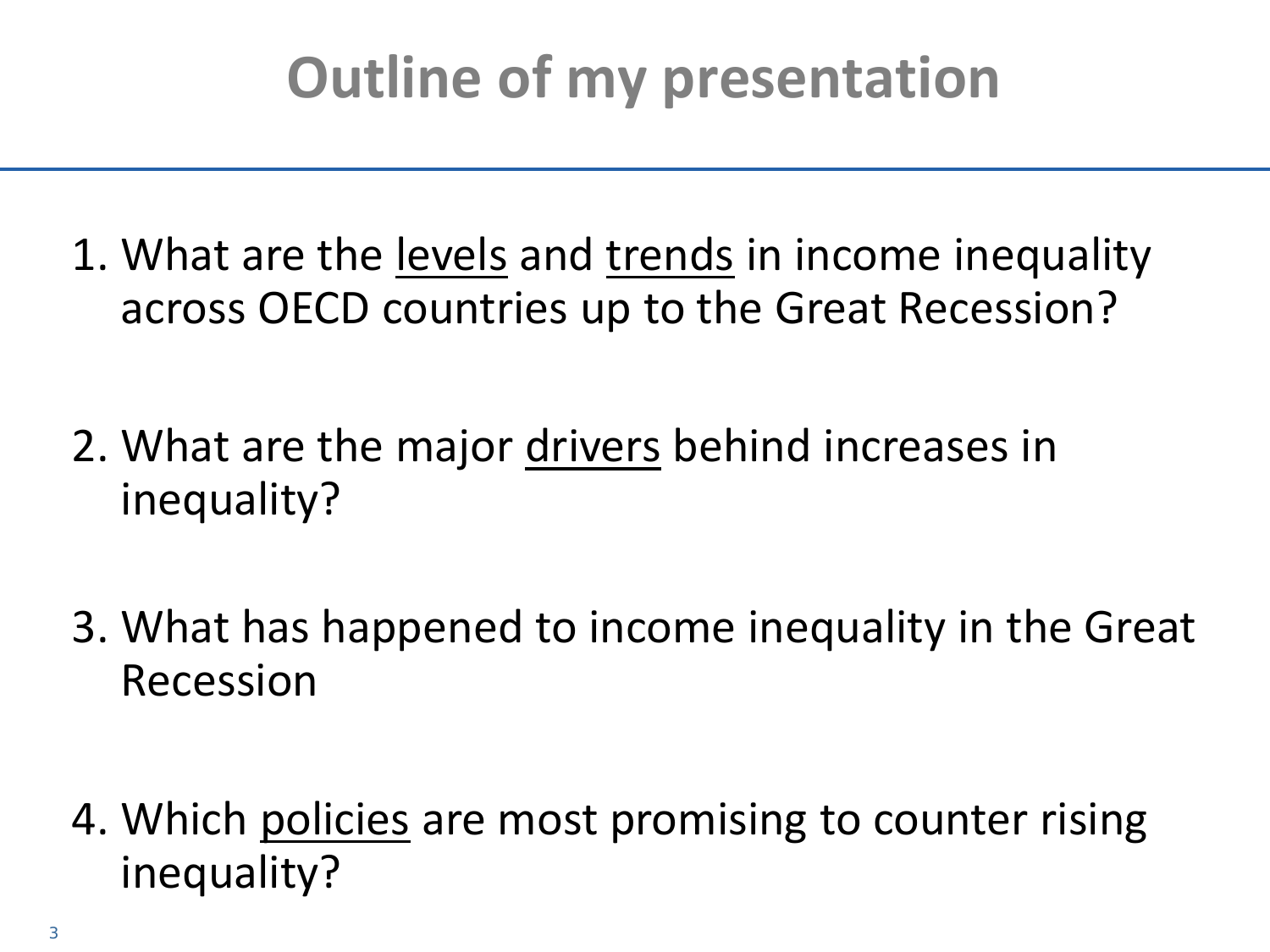# **Huge country differences in levels of income inequality**



richest are the ratio of average income of the bottom 10% to average income of the top 10%. Income refers to disposable income adjusted for household size.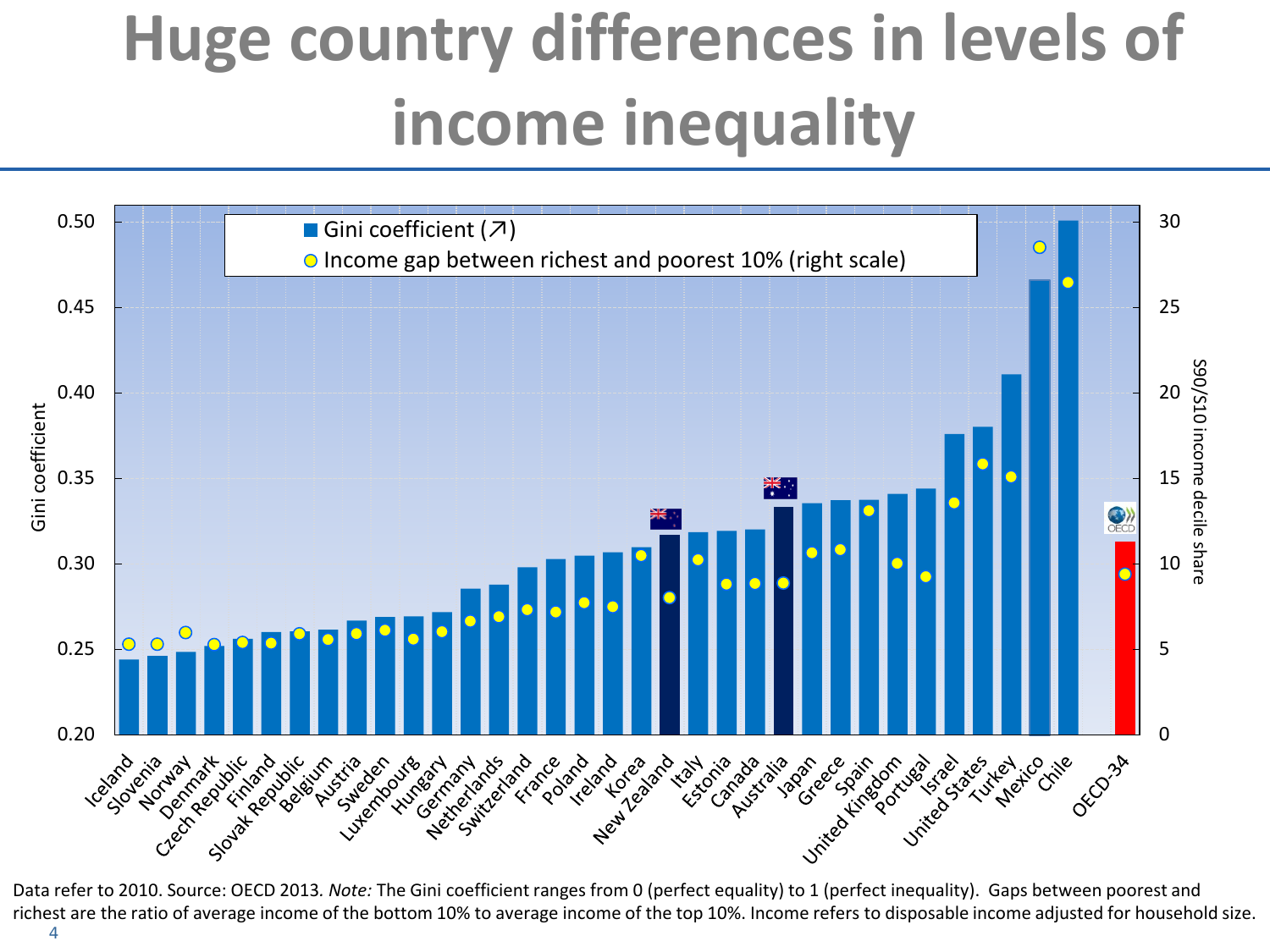# **Income inequality increased in most OECD countries over the past three decades**



Source: OECD 2013, *Crisis squeezes incomes and puts pressure on inequality and poverty*. Note: Income refers to disposable income adjusted for household size.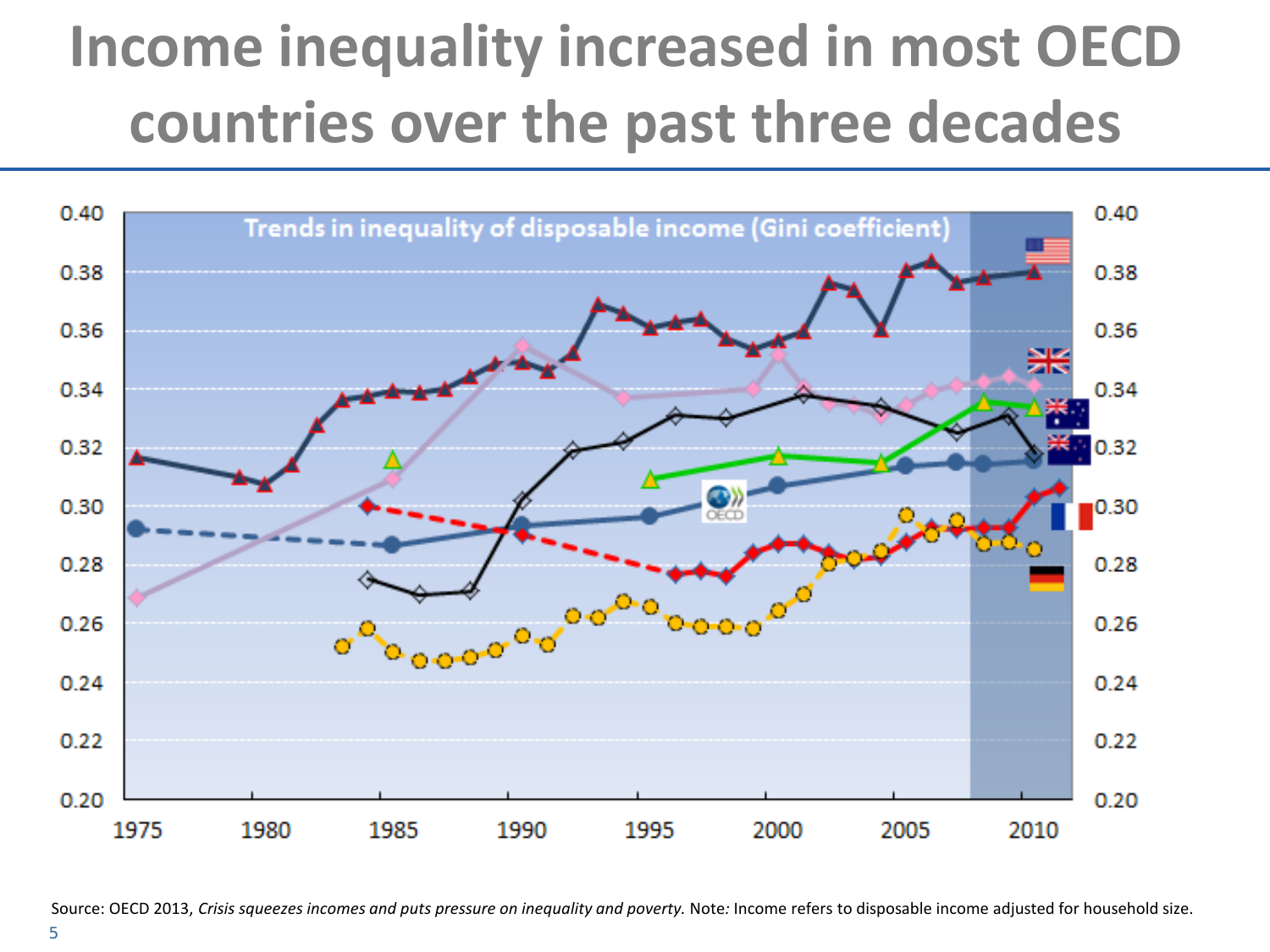# **.. and it increased in traditionally egalitarian countries, too**



Source: OECD 2013, *Crisis squeezes incomes and puts pressure on inequality and poverty*. Note: Income refers to disposable income adjusted for household size.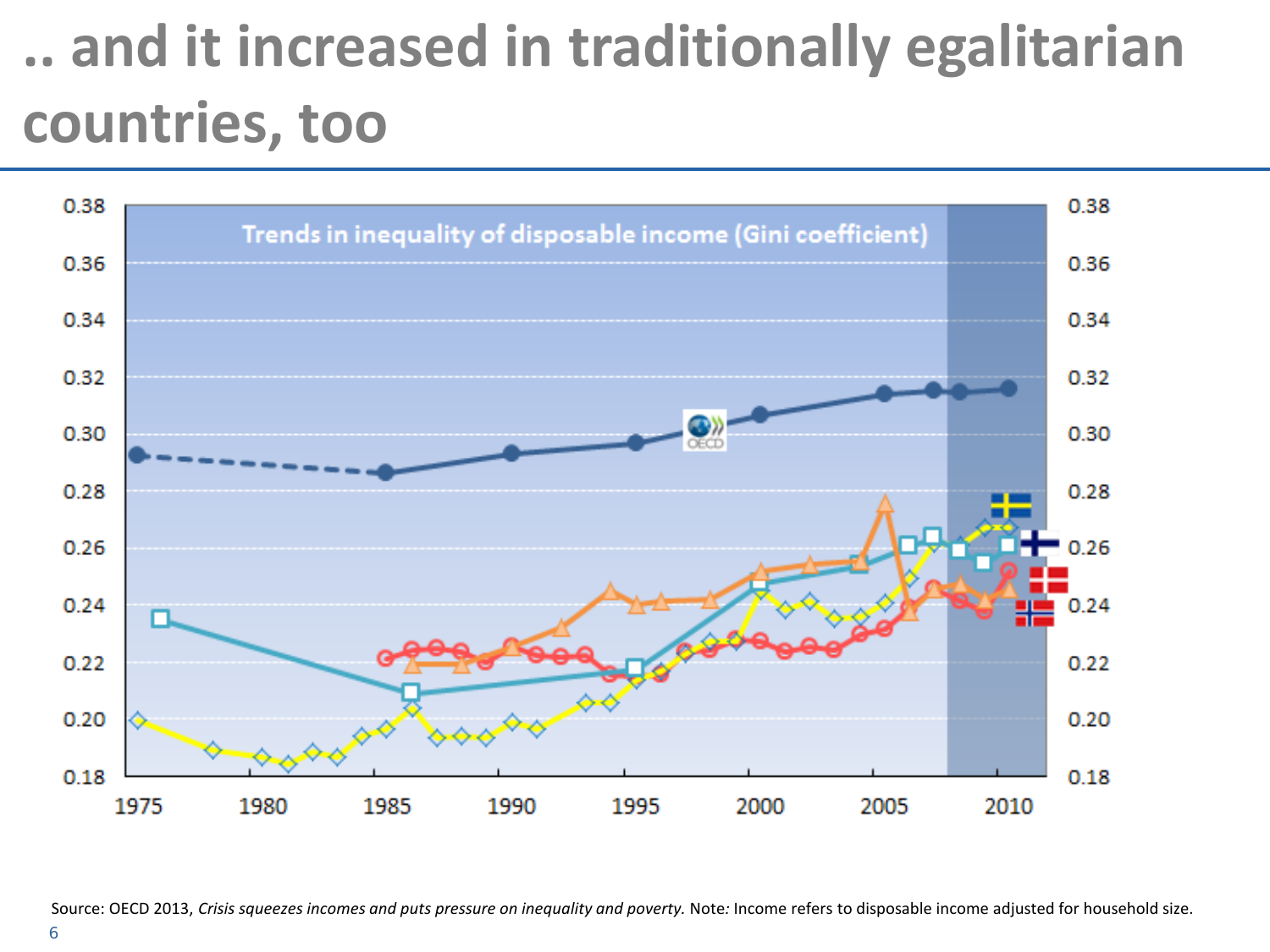# **.. only some very inegalitarian countries recorded drops in inequality**



Source: OECD 2013, *Crisis squeezes incomes and puts pressure on inequality and poverty*. Note: Income refers to disposable income adjusted for household size.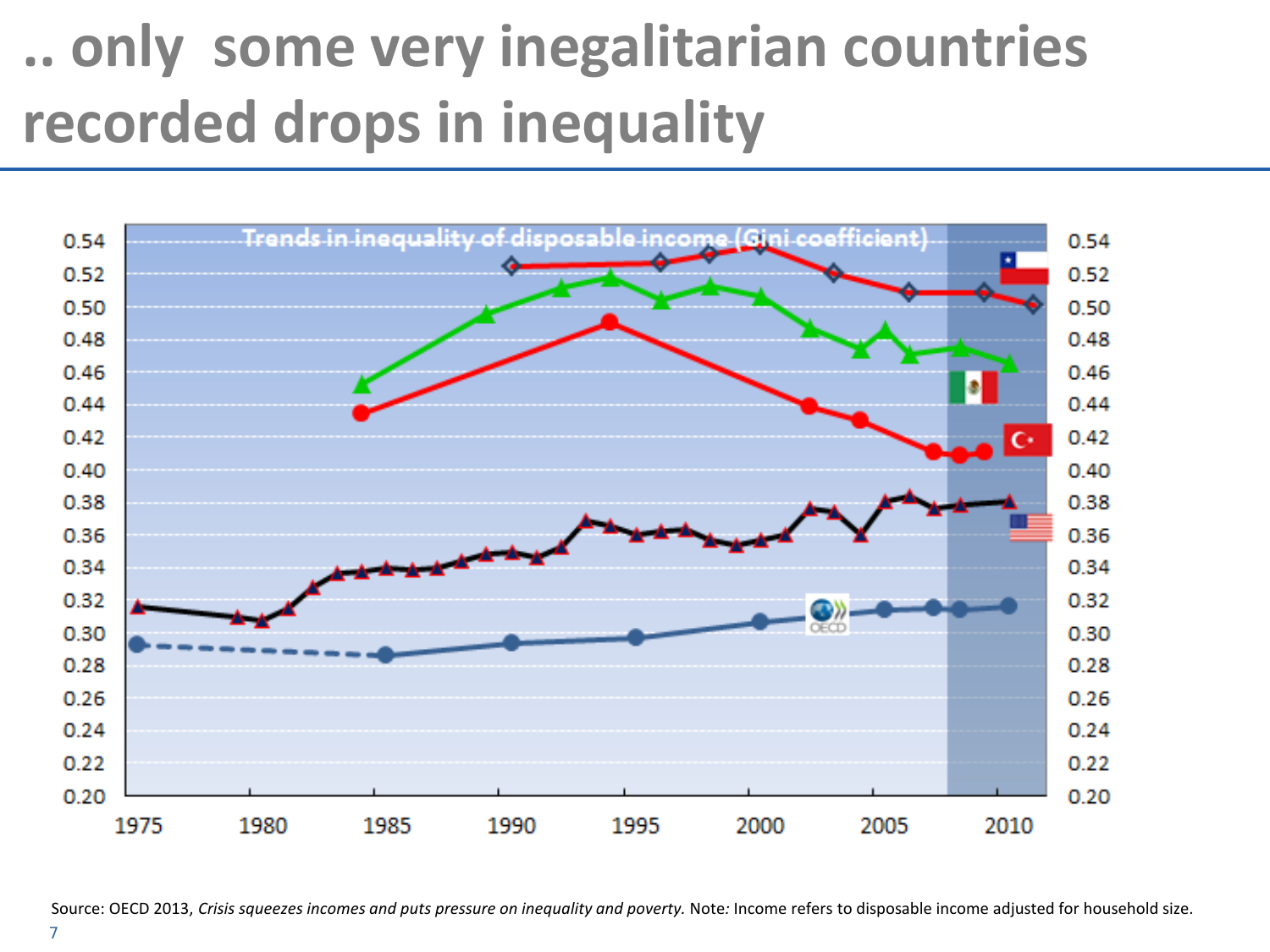# **At the upper end, the share of the top 1% increased**



Source: OECD 2011, *Divided we Stand*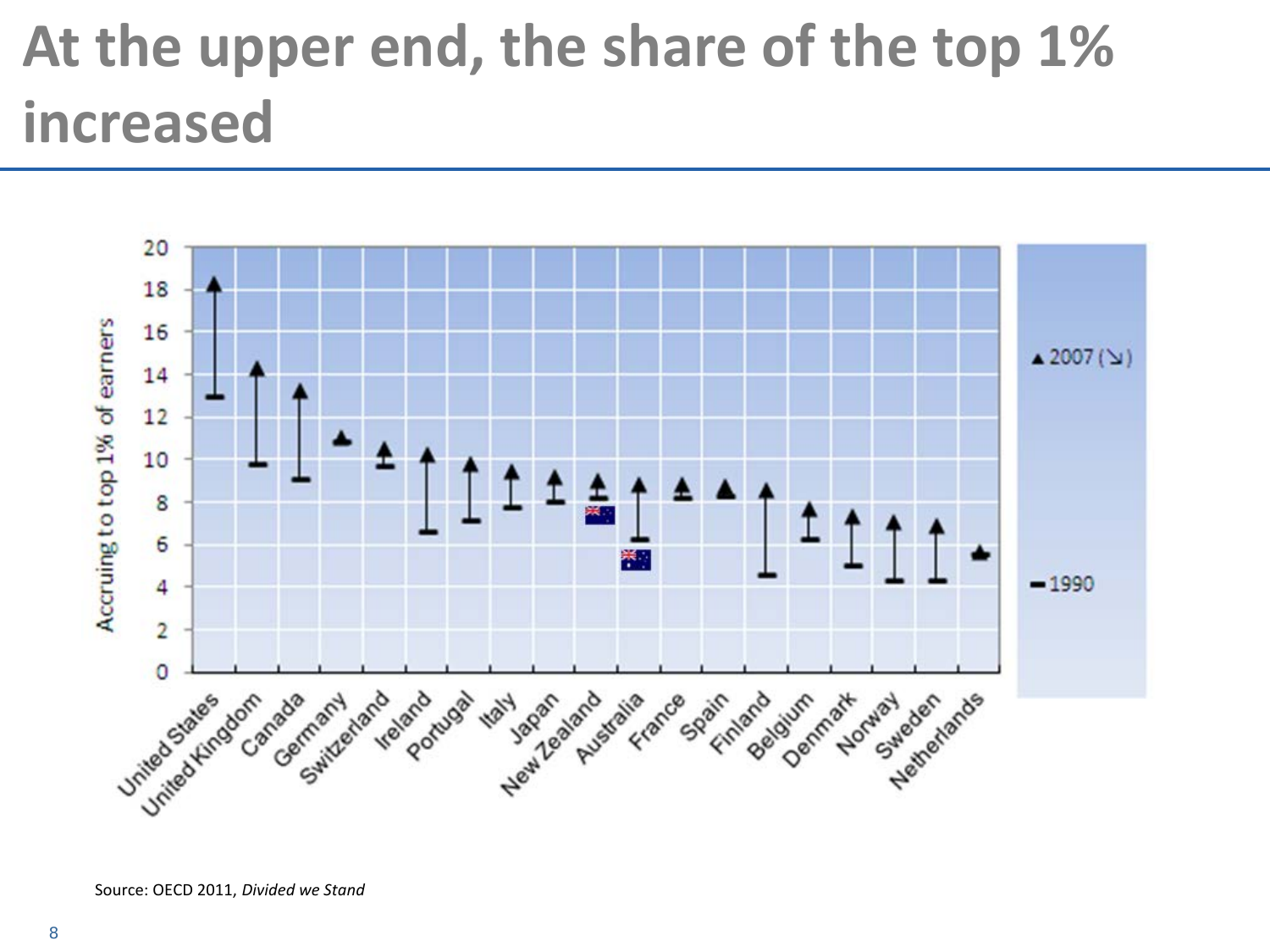### **In some countries, 20% and more of long-term growth has been captured by the top 1%**



#### Share of total income growth 1980-2008 captured by

9 Source: OECD 2014 (forthcoming). Data based on World Top Incomes Database. Incomes refer to pre-tax incomes.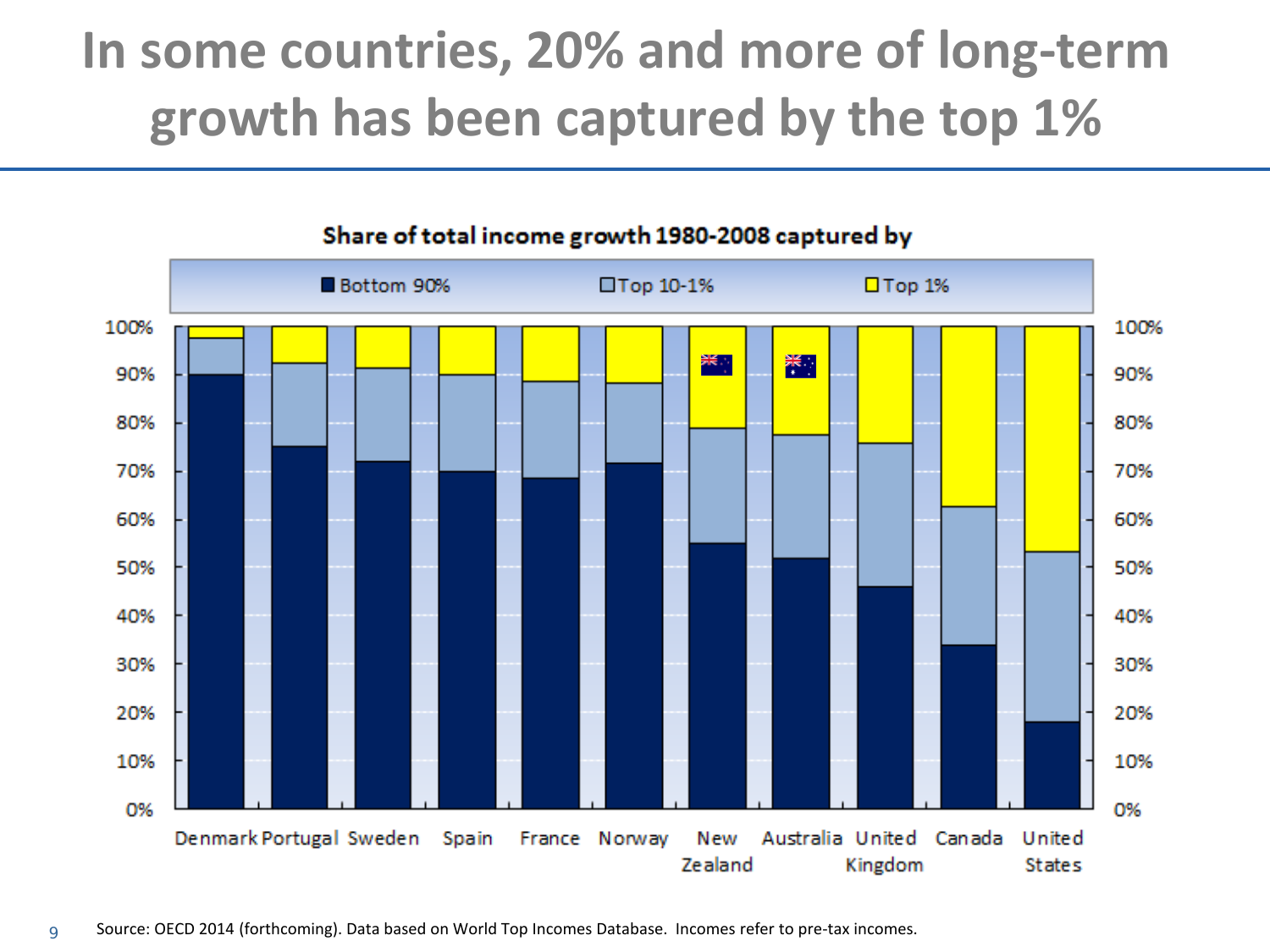# **Key Stylised Facts concerning trends in income inequality**

- $\triangleright$  Income inequality increased in both high- and lowinequality countries alike (and decreased only in few very-high-inequality countries) over the past 2-3 decades;
- $\triangleright$  Some convergence towards higher inequality across OECD countries
- $\triangleright$  Income inequality increased during both recession and boom periods;
- $\triangleright$  Income inequality increased, especially at the top;
- $\triangleright$  Income inequality increased despite employment growth up to the recession.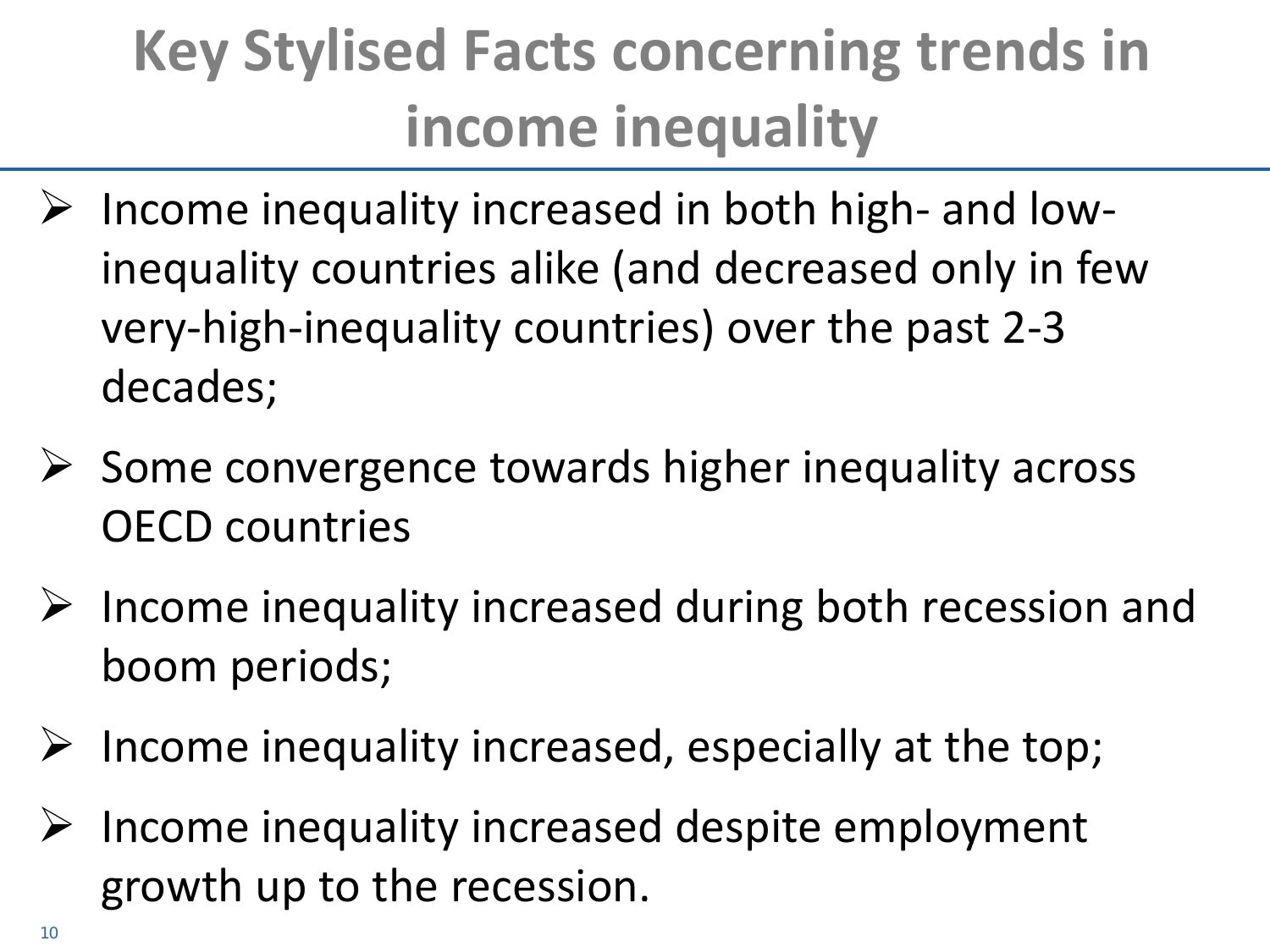# **High Inequality can hinder Social Mobility**

- The "Gatsby Effect" is alive and well
- Intergenerational earnings mobility is lower in highinequality countries
- The long-term effects of widening inequality are scary: they cumulate over time and across generations

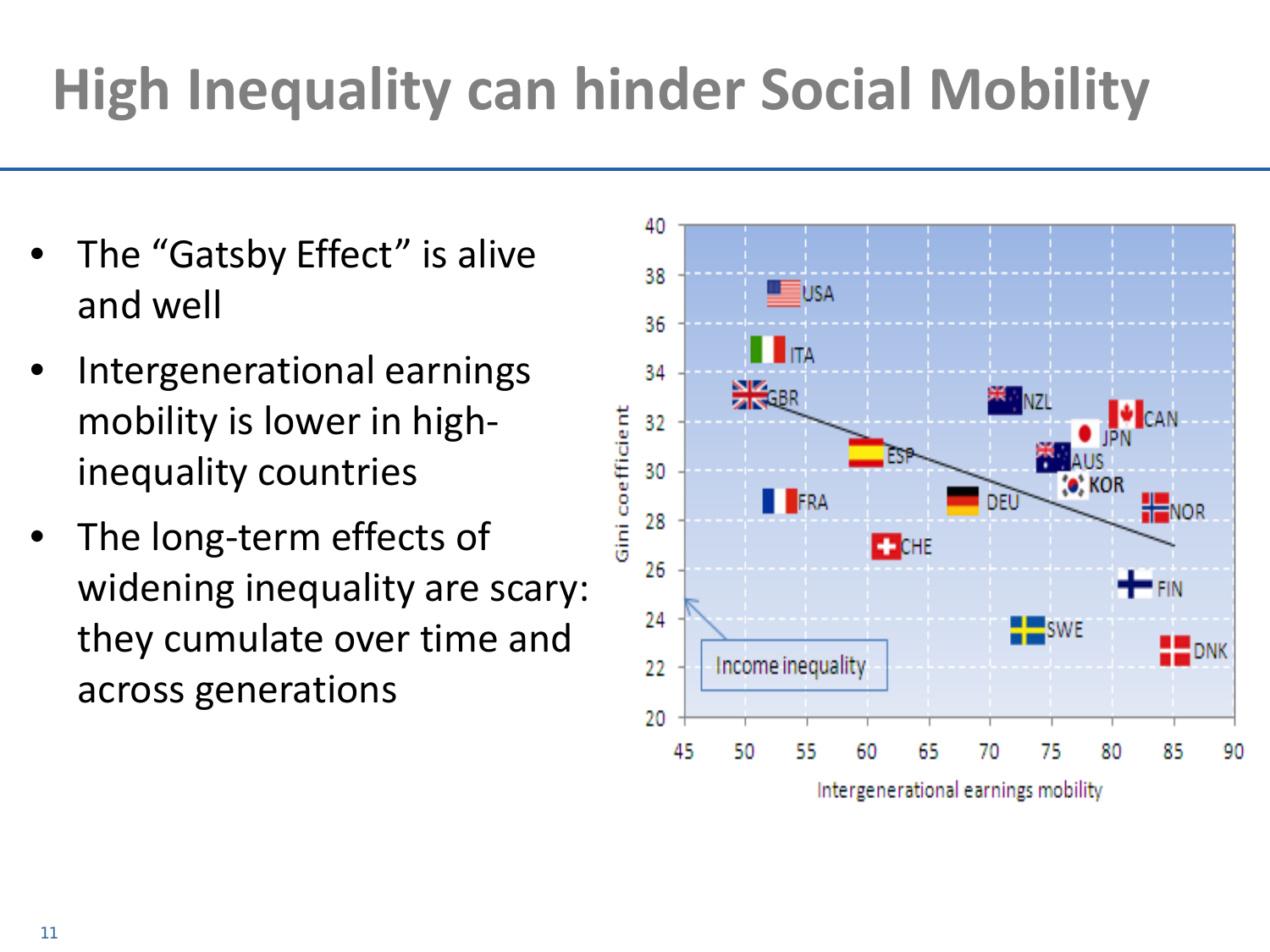# **Causes of growing inequalities: The usual suspects**

- Globalisation;
- $\triangleright$  Skill-biased technological changes;
- $\triangleright$  Institutional and regulatory reforms;
- $\triangleright$  Changes in employment patterns;
- $\triangleright$  Changes in family formation and household structures;
- $\triangleright$  Changes in tax and benefit systems.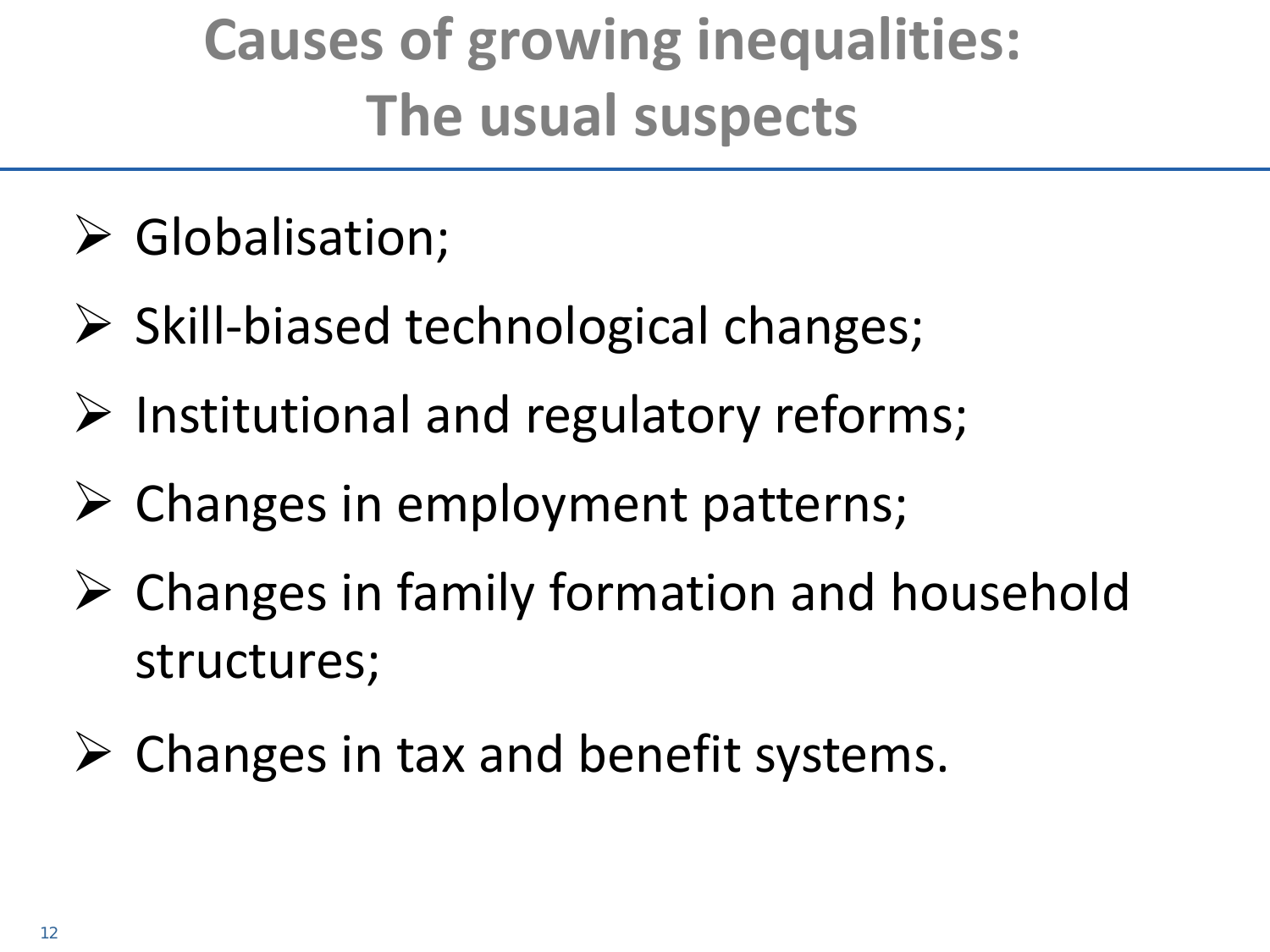# **OECD evidence on the main drivers of rising inequality**

Main culprits:

- $\triangleright$  Skill-biased technological changes;
- $\triangleright$  Rising supply of skilled workers;
- $\triangleright$  Changes in employment patterns and working conditions;
- $\triangleright$  Changing redistribution via the tax/ben system.

Lesser culprit:

 $\triangleright$  Changing household/family structures

No direct effect:

### $\triangleright$  Globalisation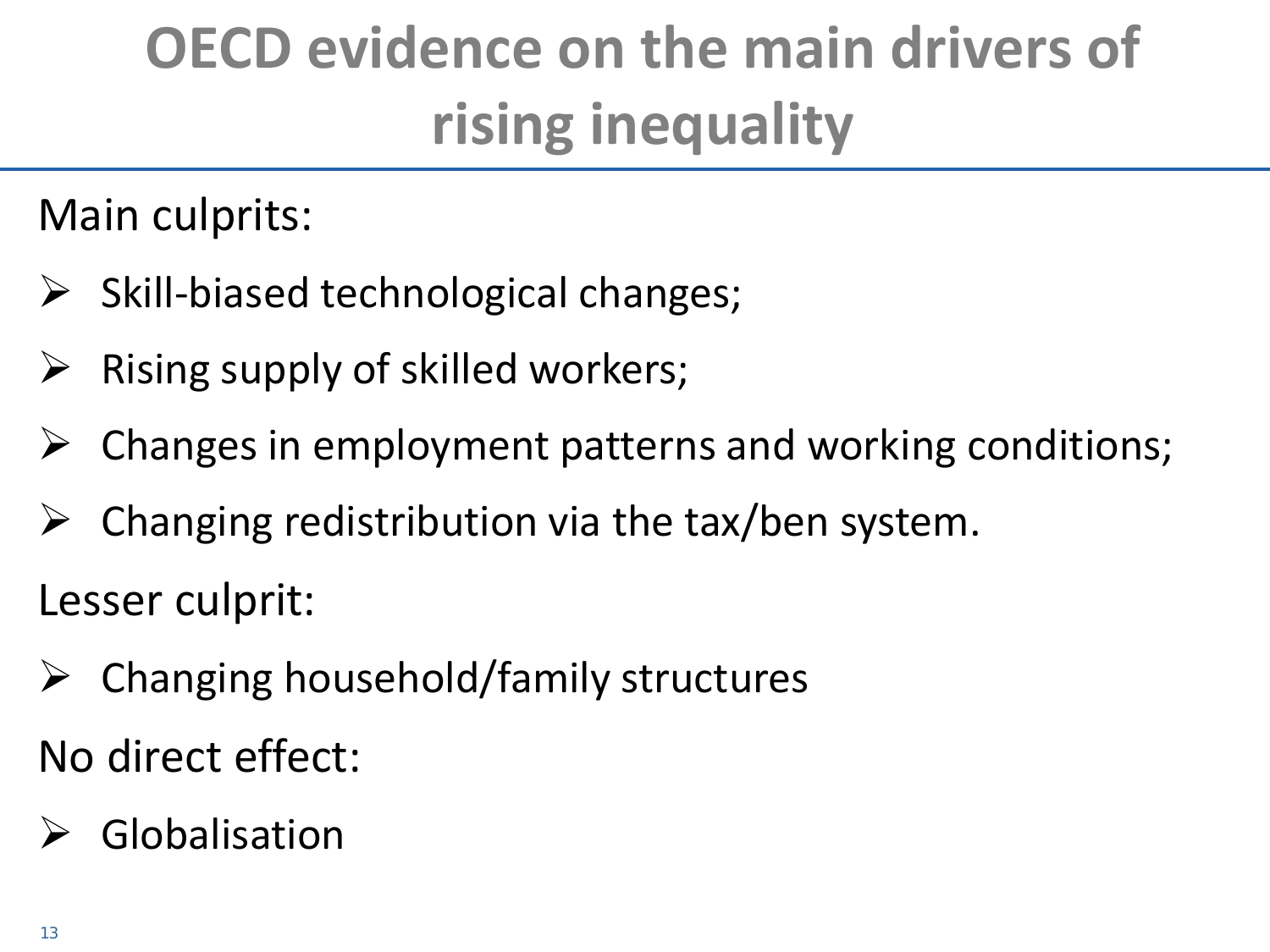## **Accounting for part-timers and the selfemployed increases earnings inequality**

### A. Accounting for part-timers and self-employed increases earnings inequality

□ Full-time workers

- Full-time and part-time workers
- Full-time and part-time workers and self-employed



### B. Hours worked decreased most among low-wage workers

#### Percentage change in hours worked

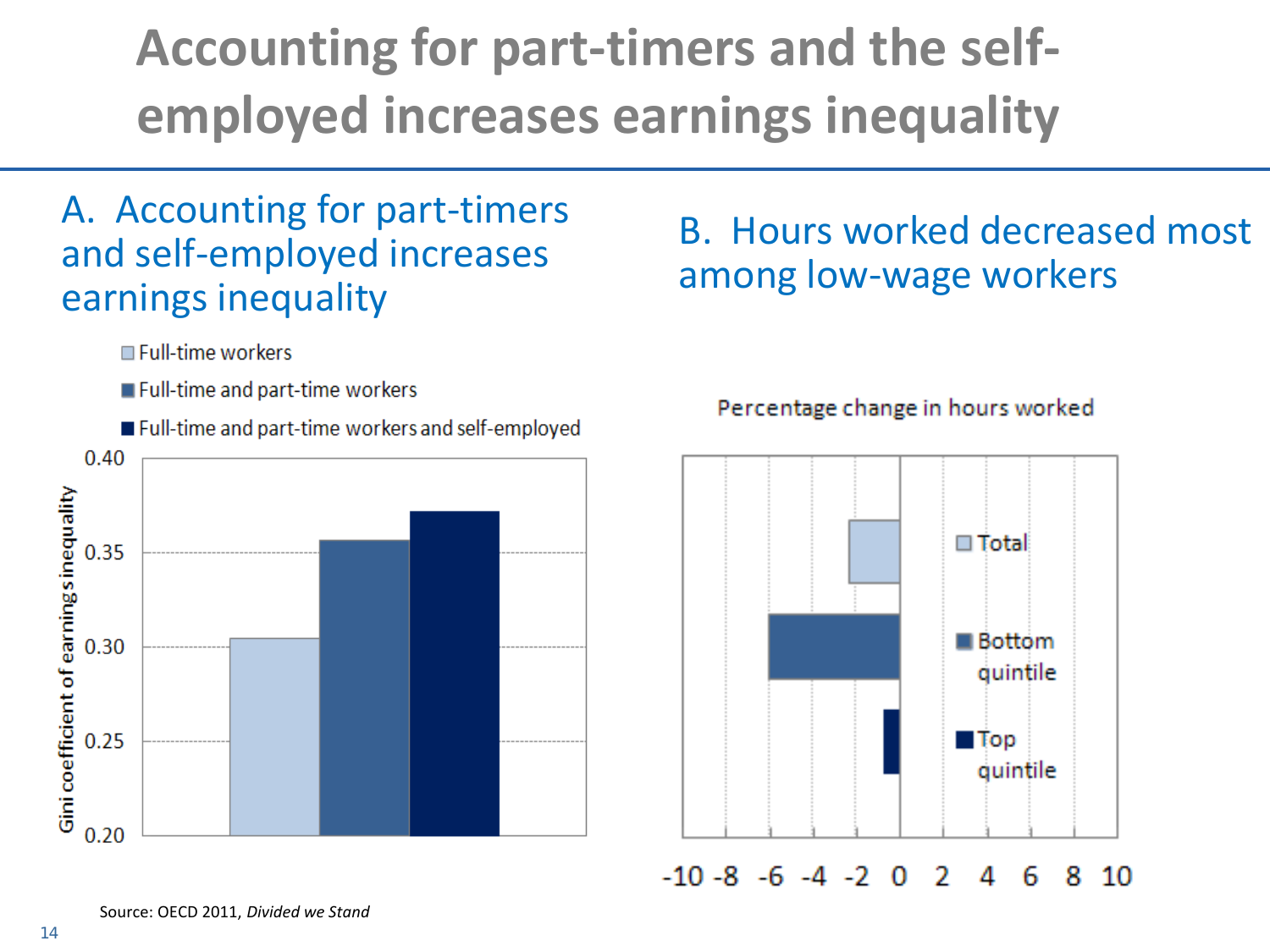### **Demographic/societal changes are important for inequality – but not as much as labour market trends**

### Percentage contributions to changes in household earnings inequality, OECD average



Source: OECD 2011, *Divided we Stand.*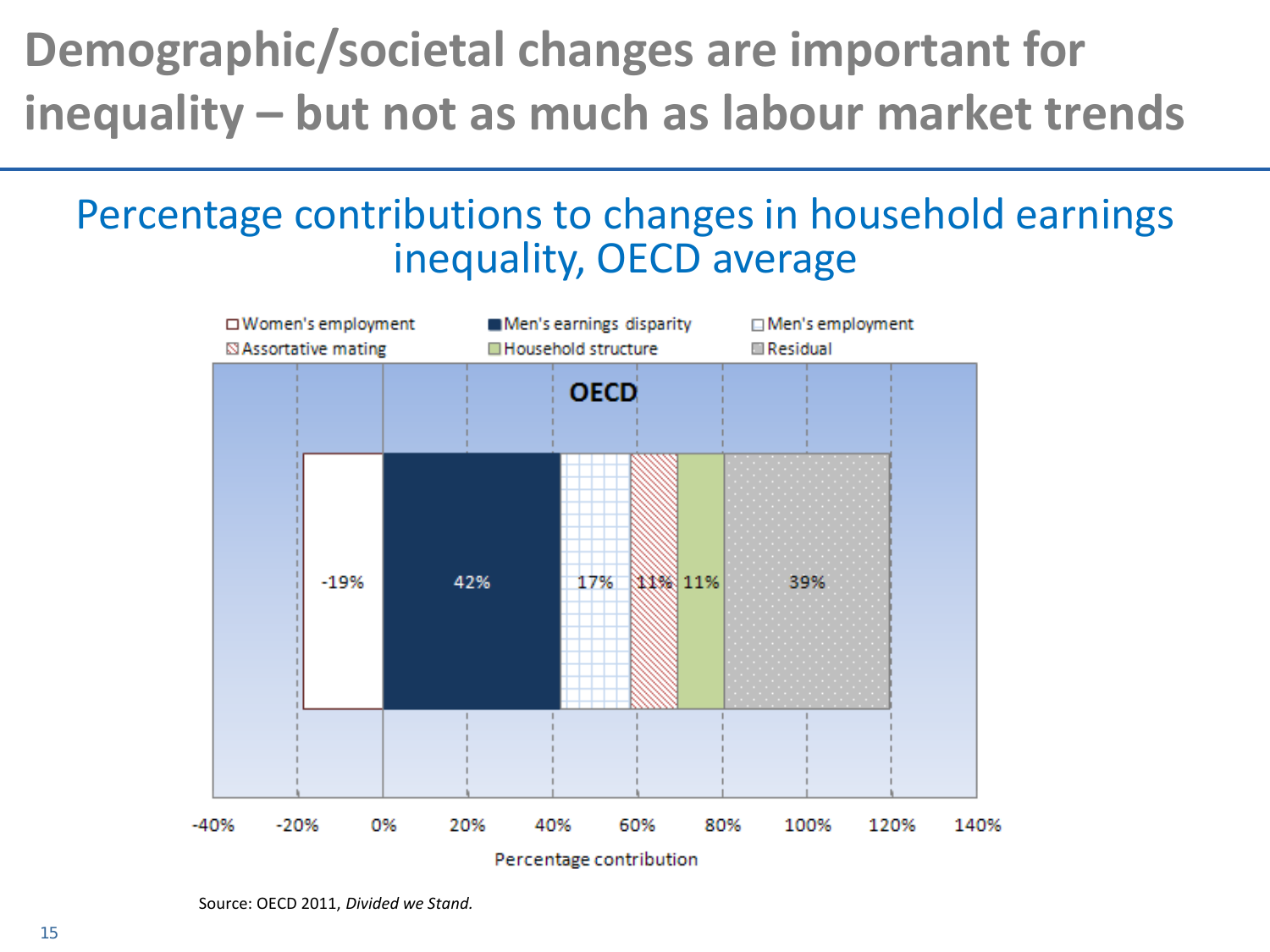## **Redistribution through taxes and benefits plays an important role ..**

### Inequality of market and disposable (net) income, working-age persons



Source: OECD 2013, *Crisis squeezes incomes and puts pressure on inequality and poverty.* Note*:* Data refer to the **working-age population**.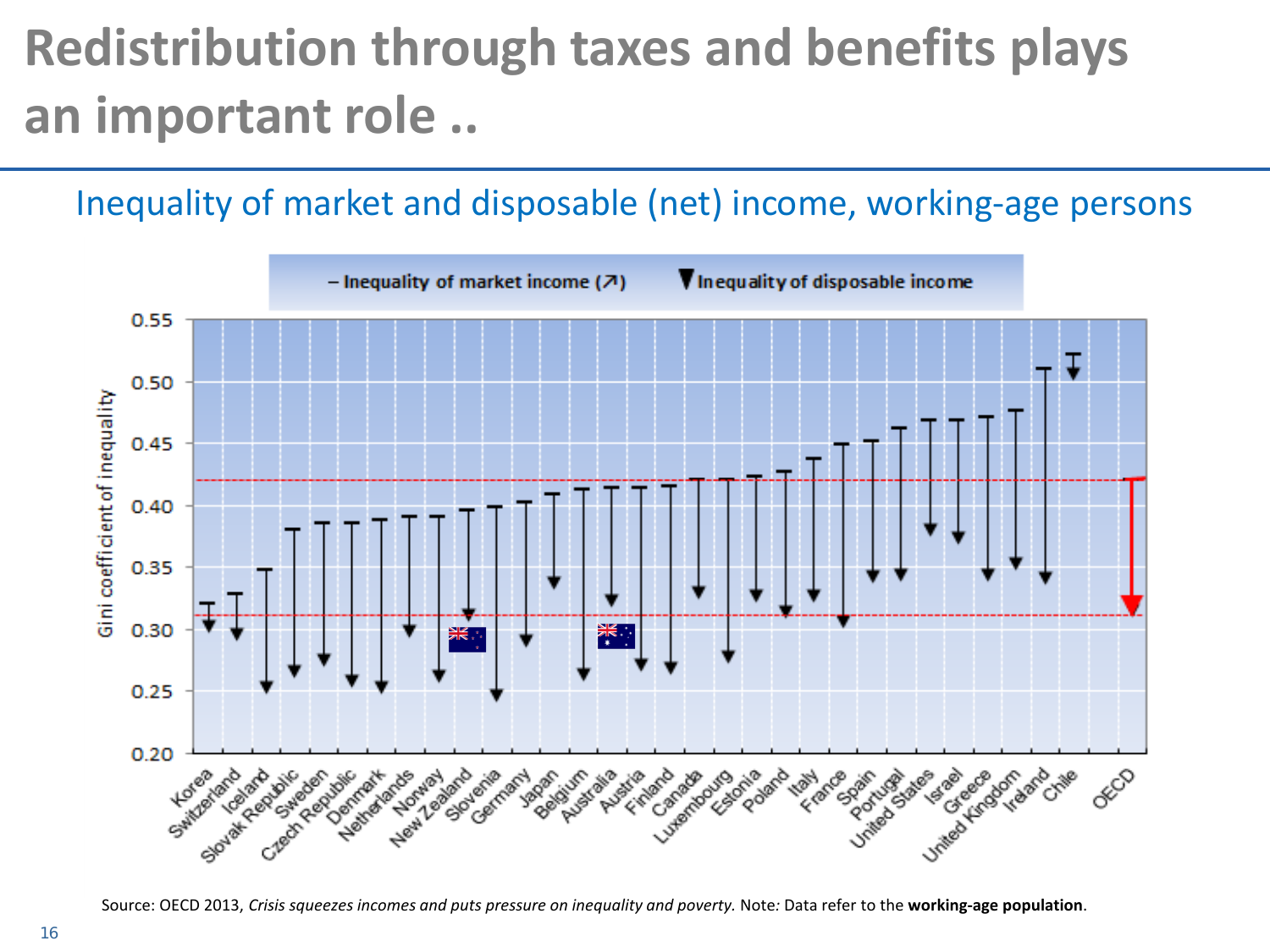### **.. but redistribution became weaker in most countries**

### Percentage reduction of income inequality through taxes and transfers, working-age persons



Source: OECD Income Distribution Database, [www.oecd.org/social/income-distribution-database.htm](http://www.oecd.org/social/income-distribution-database.htm) Note*:* Data refer to the working-age population.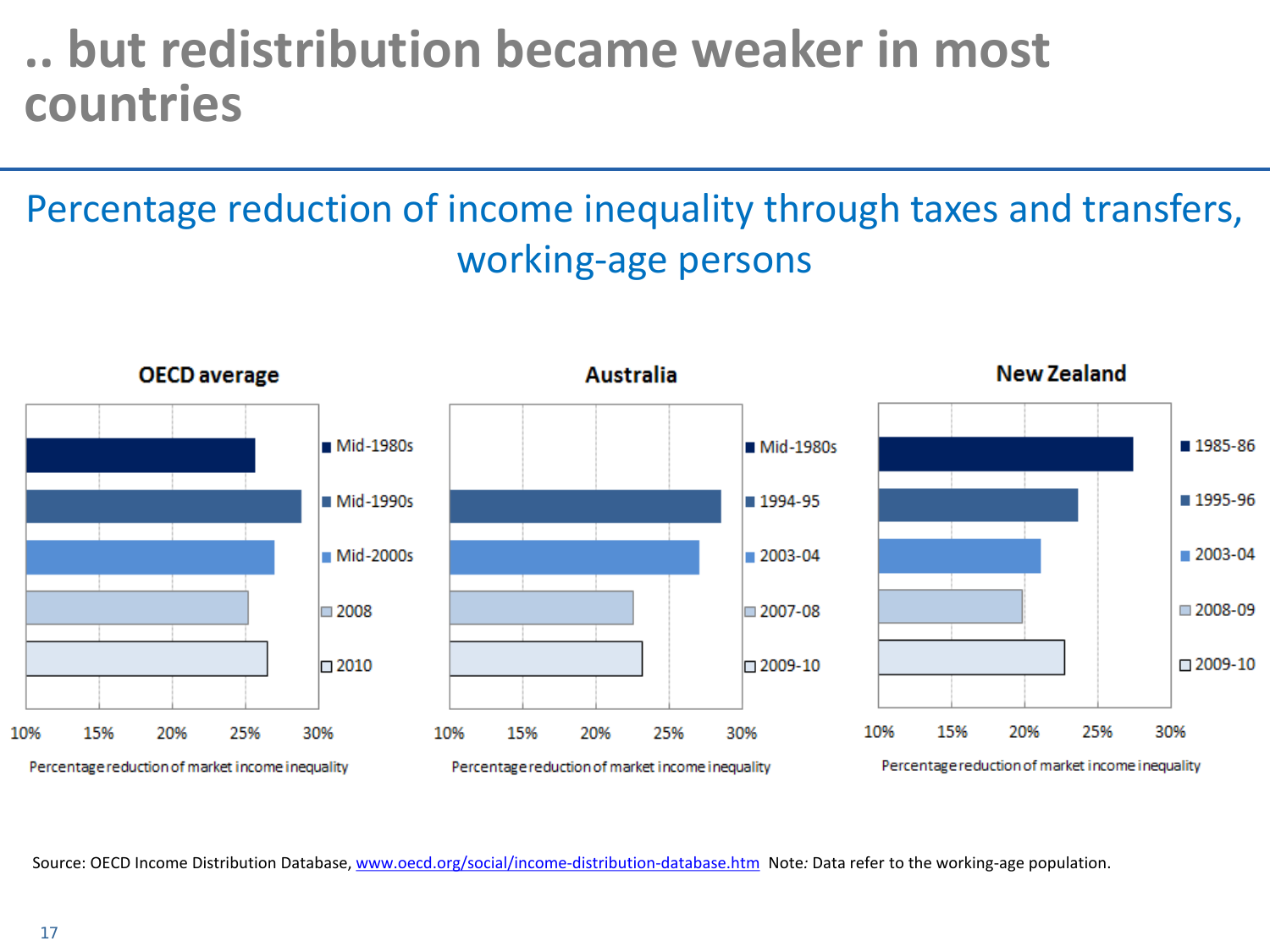## **Why have tax/benefit systems become less successful at reducing inequality?**

- Changes in overall redistribution were mainly driven by benefits: taxes also played a role, but to a lesser extent;
- Spending levels have been a more important driver of these changes than tighter targeting of benefits;
- Spending shifted towards "inactive" benefits, leading to reduced activity rates and higher market-income inequality.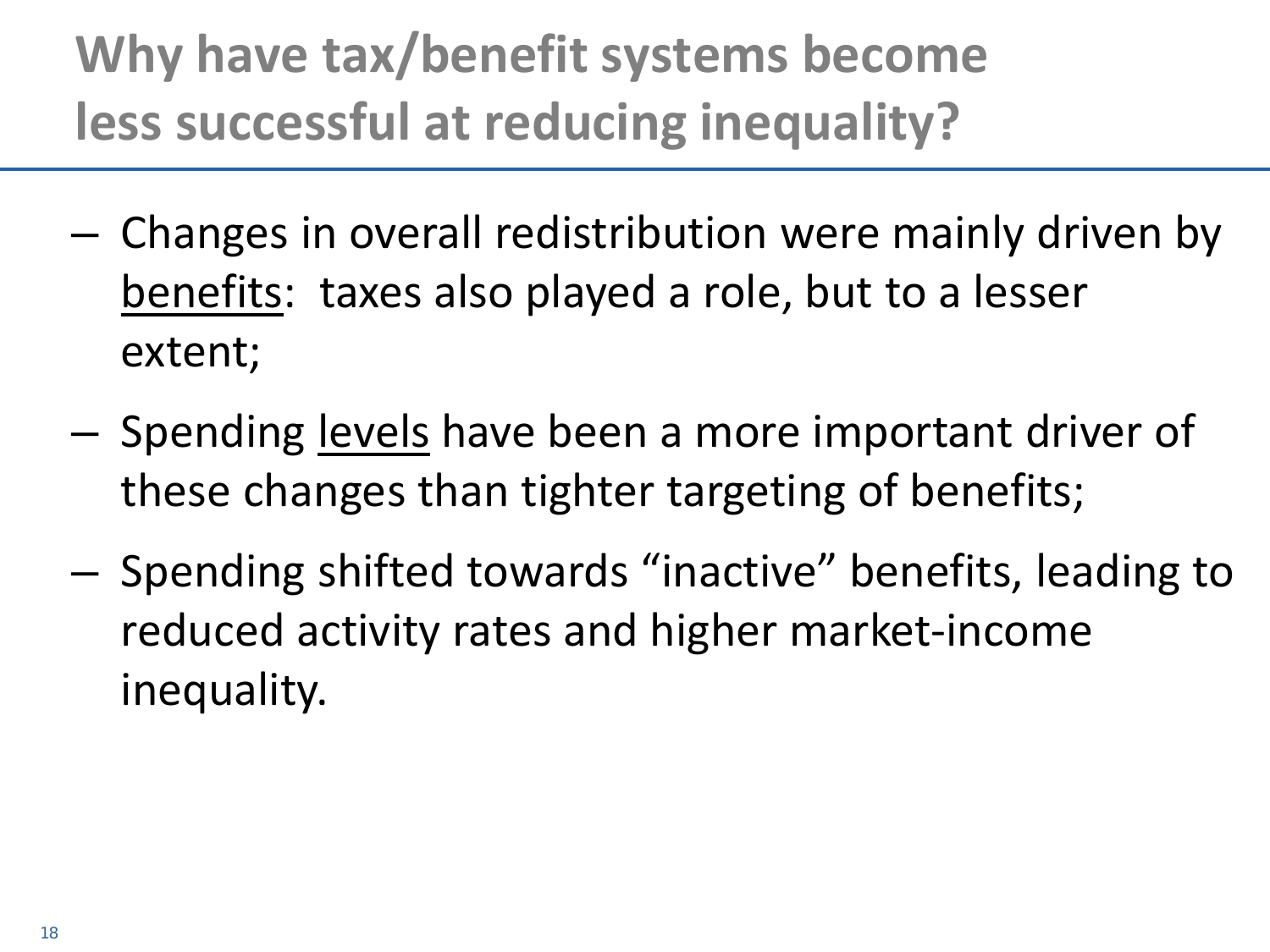### **Social services also redistribute income**

### Education, health, care etc. reduce inequality by a fifth



Source: OECD 2011, *Divided We Stand.* Note: Services include public services for education, health, social housing, child care and elderly care.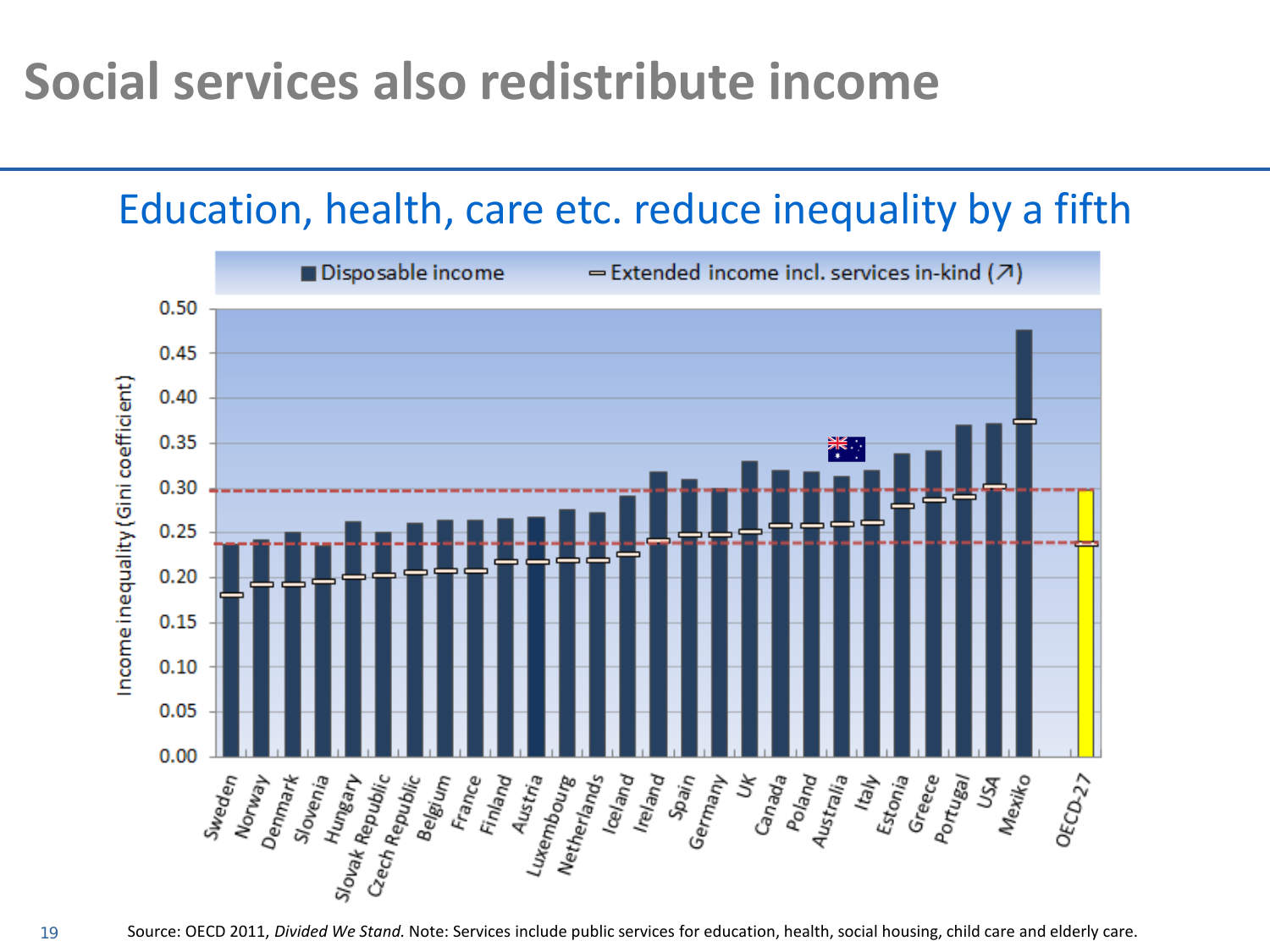### **Cuts in public services spending can also have considerable redistributive effects**

Association between trends in size of public services and changes in inequality reduction, 2000-2007



#### Changes in services share in income

Source: OECD 2011, *Divided we Stand. Note: Percentage point changes in the share of in-kind benefits of services in disposable income, and of the percentage reduction in inequality (Gini coefficient), respectively.*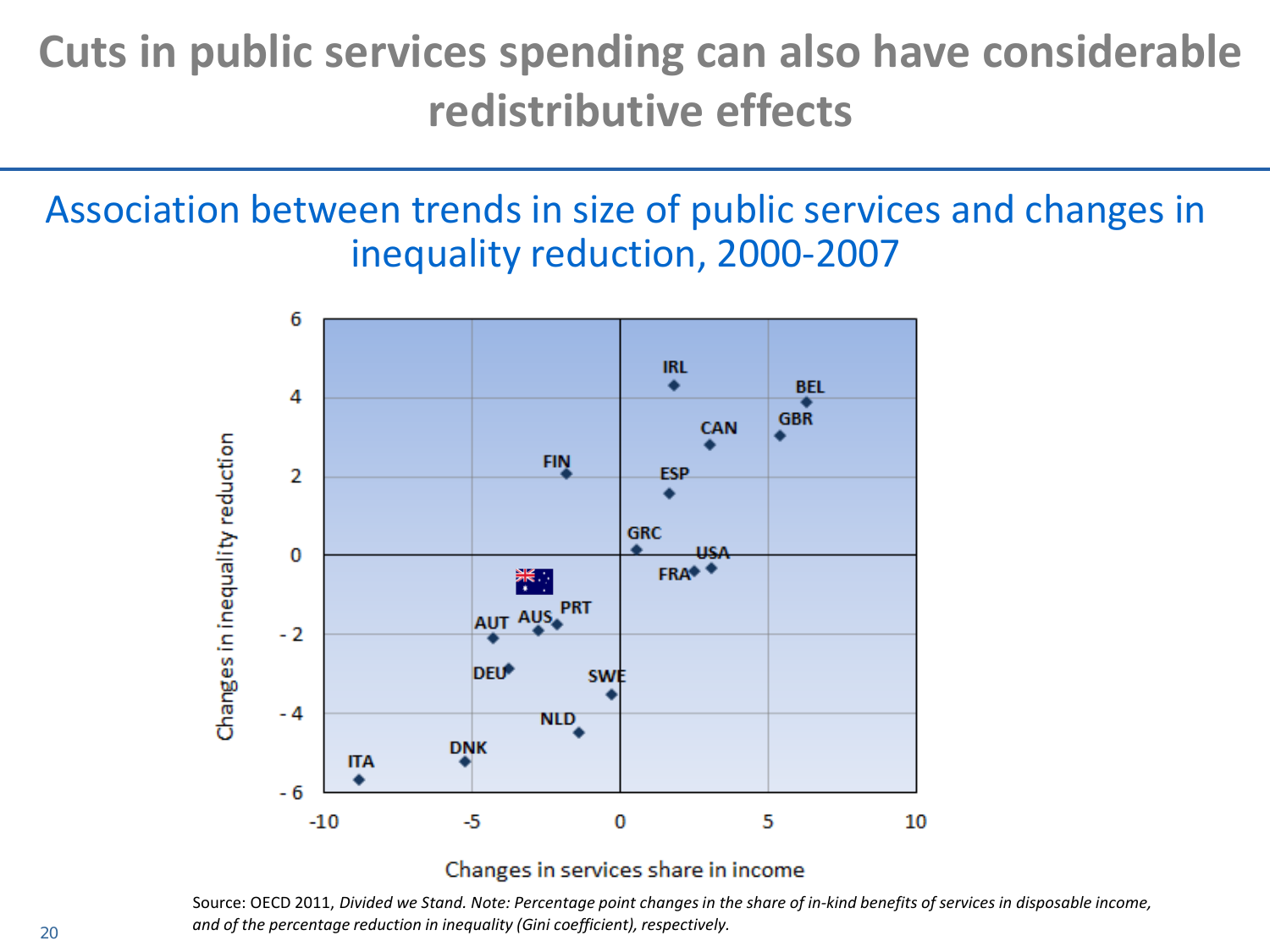- $\triangleright$  What is the possible impact of the financial and economic crisis on income inequality?
- $\triangleright$  What will be possible effects of the fiscal consolidation measures? Who is likely to bear the costs of the recession and the austerity measures?
- $\triangleright$  Which tax-benefit policy mix helps best mitigating adverse distributional consequences?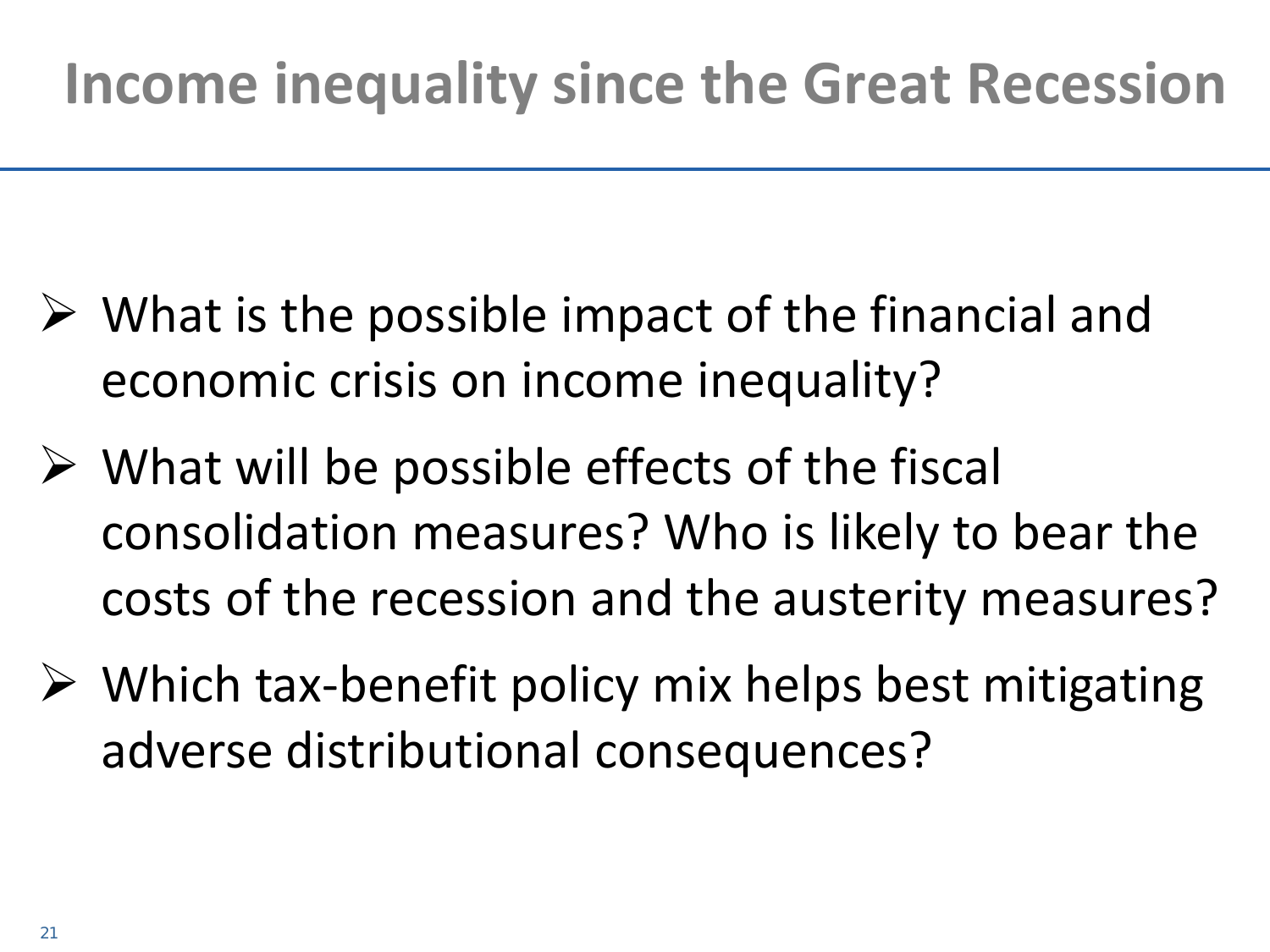## **Why have the initial short-term effects of the crisis on inequality been small?**

- $\triangleright$  At the top end of the distribution, income shares fell due to declining stock prices and interest rates, and collapse of capital gains;
- This drop in top-earners incomes was likely *temporary* and did not undo the preceding increase in top-income shares.
- $\triangleright$  At the bottom end of the distribution, stimulus packages have cushioned falls in household income levels;
- $\triangleright$  Household coping strategies, e.g. young people returning to live with their parents, second earners increasing working hours;

…but previous recessions have increased inequality in the mid- term because of an employment divide between rich and poor …

…and further tax-benefit changes could increase the cost of austerity to low-income groups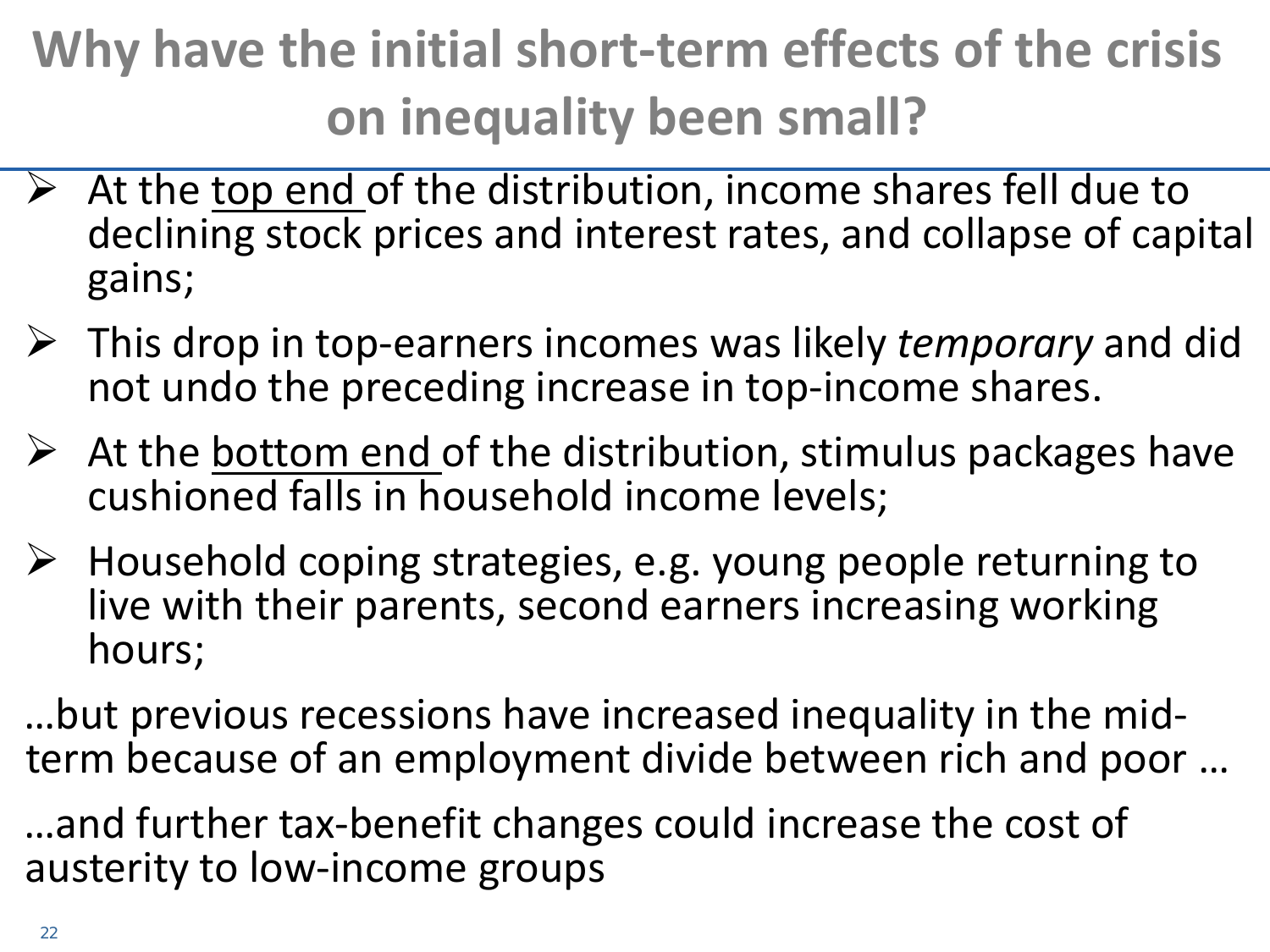## **Income distribution trends during the crisis: The bottom line**

- $\triangleright$  In many countries, the welfare state has prevented income inequality going from bad to worse in the first years of the Great Recession (2007 – 2010)…
- $\triangleright$  ...but as the jobs crisis persists and fiscal consolidation takes hold, there is a growing risk of further rising inequality and poverty.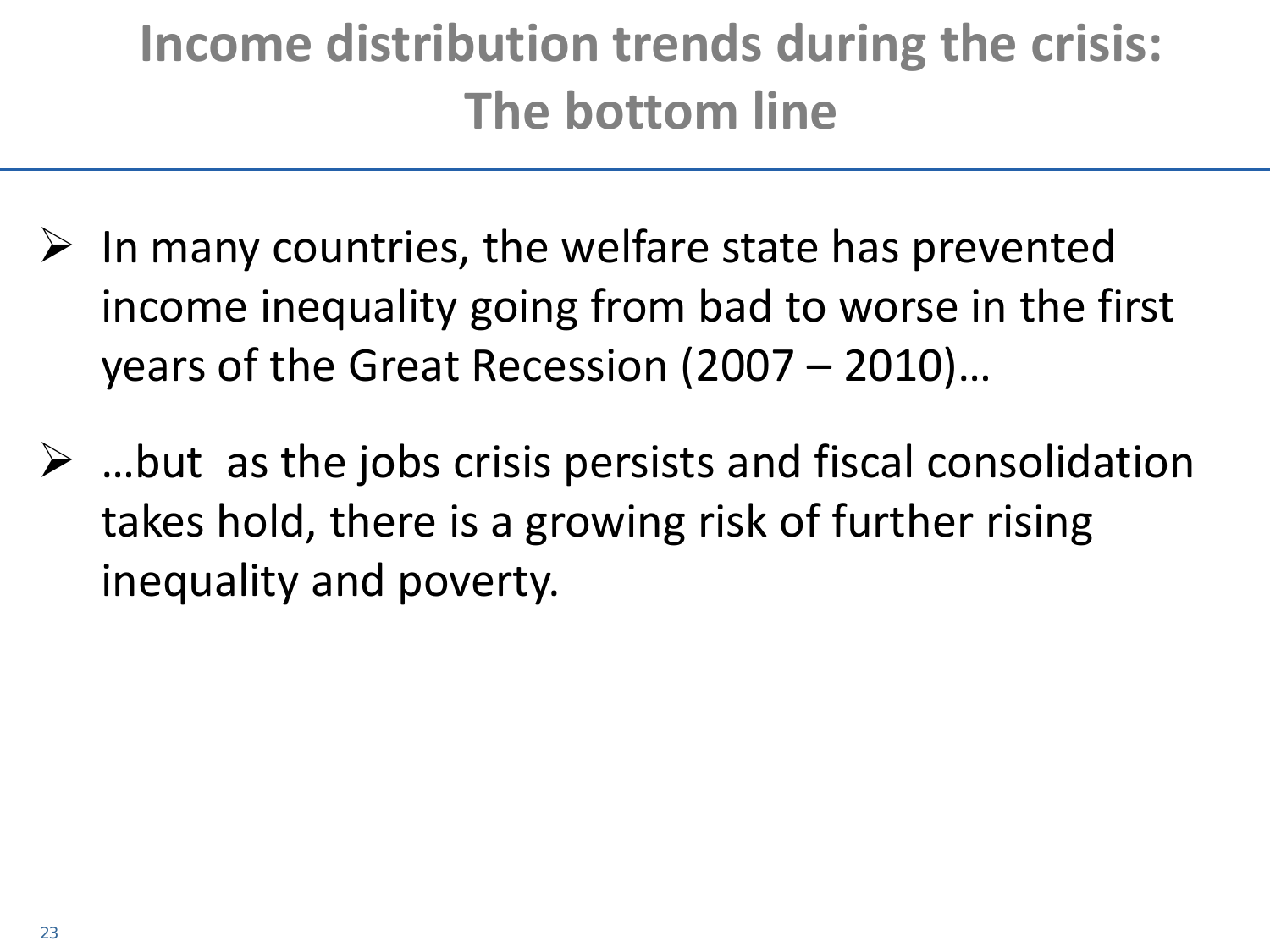**But country patterns during the crisis were diverse: in many countries, poor households lost disproportionally**

Annual percentage changes in disposable income between 2007 (2008) and 2010, by income group



Source: OECD 2013, *Crisis squeezes incomes and puts pressure on inequality and poverty.*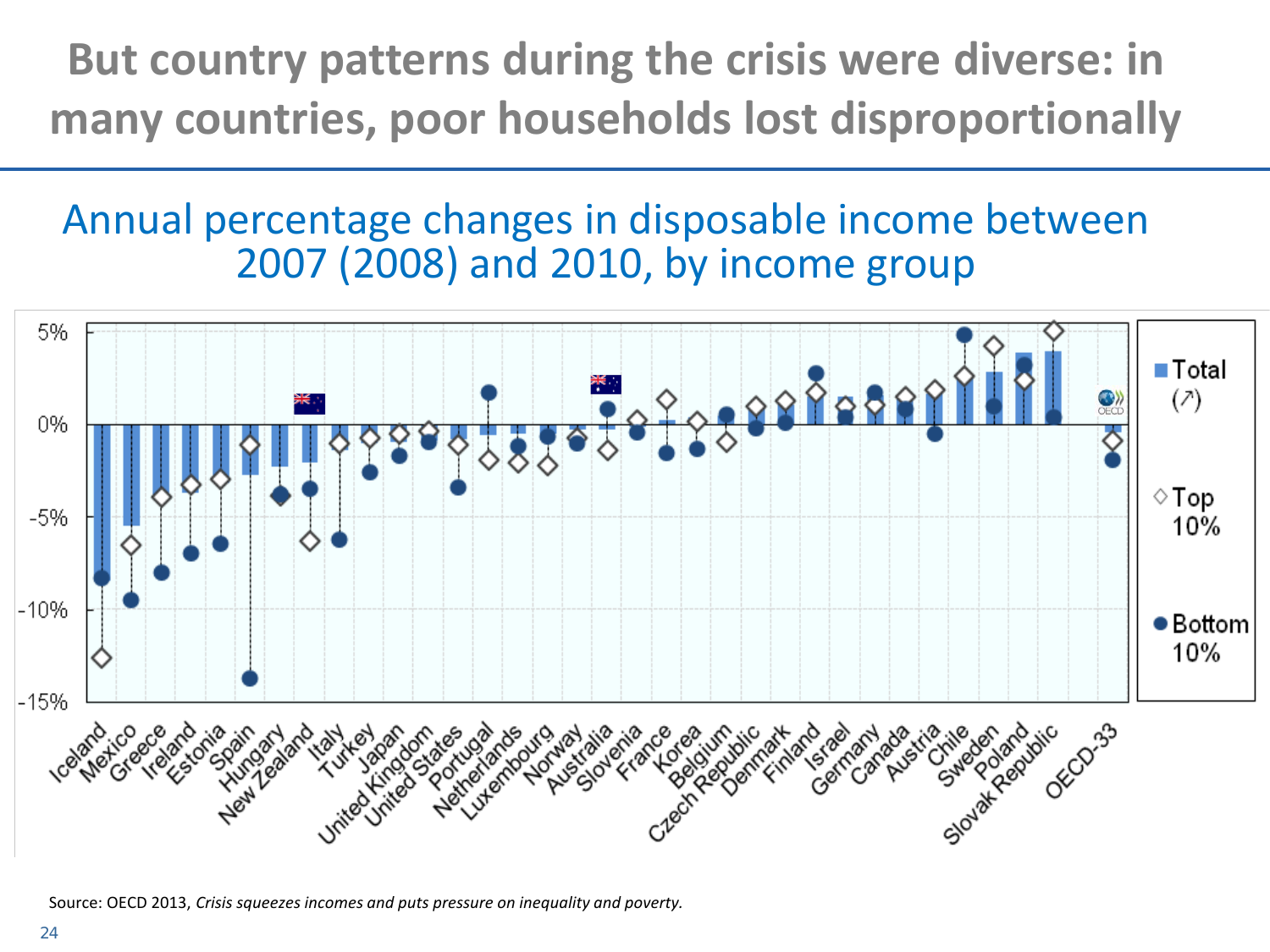## **Policy implications for OECD countries seeking to cut inequality**

Three pillars:

- 1. Tax/benefit reforms
- 2. Employment measures
- 3. Education policies
- → Both redistribution *and* inclusive employment policies matter
- $\rightarrow$  Take account of equity/efficiency trade-offs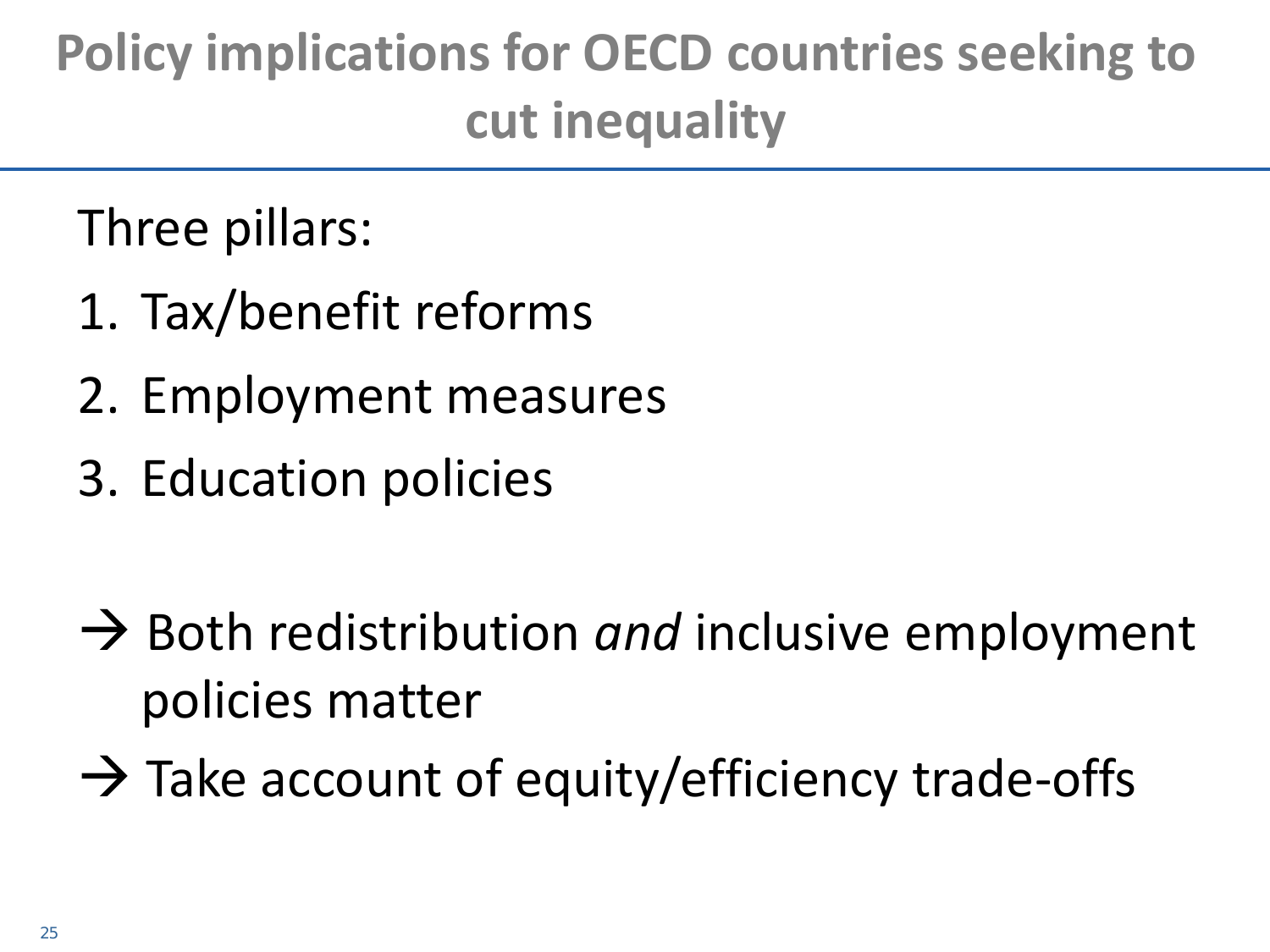## **Policy implications for OECD countries seeking to cut inequality (cont.)**

- Government transfers (cash *and* in-kind) have an important role to play to safeguard low-income households;
- $\triangleright$  Guarantee access to high-quality public services;
- $\triangleright$  Scope for reviewing some existing tax provisions in light of increased "tax capacity" among top-income households;
- "*More and better jobs*": Increasing employment may contribute to sustainable cuts in income inequality, provided employment gains occur in jobs that offer career prospects;
- $\triangleright$  Facilitate and encourage access to employment for underrepresented groups: address labour market segmentation;
- $\triangleright$  Promote up-skilling of the workforce: better training and education for the low-skilled.